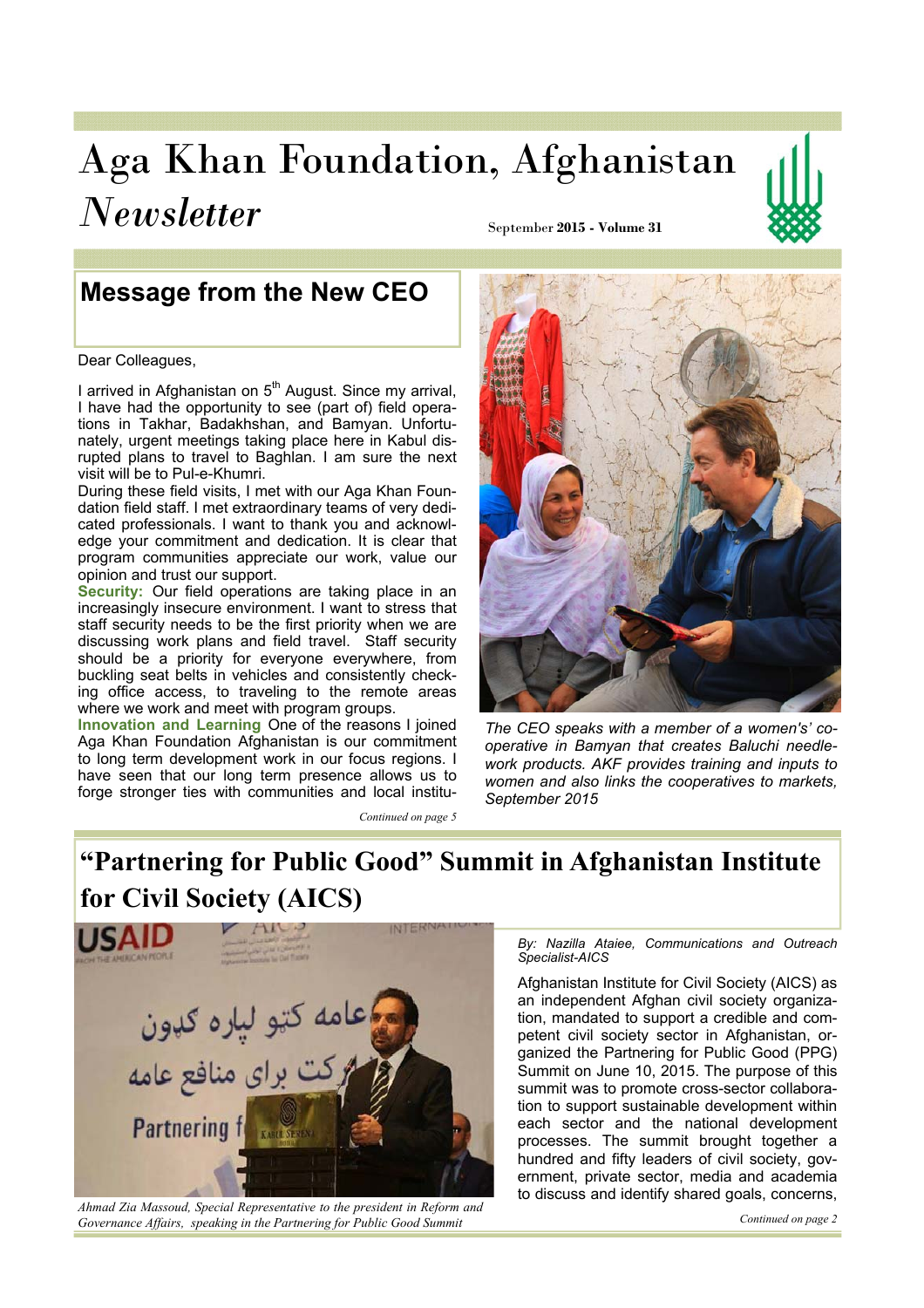### On the Path to Localisation

An Interview with Abdul Zia Noori, Deputy Director Operations



In this issue, we ask Abdul Zia Noori, the Deputy Director of Operations, who recently graduated with a Masters degree, for his perspectives on localisation, professional development and the challenges of balancing work and studies.

#### Tell us about your career with AKF. When did you join the organization?

I joined AKF in June 2003 as a Procurement Officer, ten months later I was promoted to Deputy Procurement Manager. In 2007 when discussions about localisation were intensifying, I was promoted to Procurement Manager, a position previously held by an international staff. I have been working as the Deputy Director of Operations since April of 2015.

#### How did you end up taking a Masters in Advanced Studies in Humanitarian Logistics and **Management (MASHLM)?**

I first considered the Masters in Development Policy and Management degree offered by Bradford University. But once I learned of the MASHLM program. I knew it was a better fit for me based on my professional background having worked in procurement for several years.

During my second year of study at Kabul Polytechnic University, my education was interrupted. Like many, I fled to Karachi in Pakistan, taking on several jobs as a labourer. I also worked as a Medical Record Keeper with AKHSP in a refugee camp while undertaking business administration courses with financial support of Jamati Institutions.

#### Given what appears to have been a successful career on the upward trajectory in Procurement, why did you decide to undertake an academic course?

Everything I knew in the development and humanitarian sector I learned from practice not through formal training. Taking a course was a way to gain theoretical knowledge that would support my practical experience. Today, I know what humanitarian principles are, operations in emergencies and how they differ from operations that are development oriented. I understand how different people communicate and how some prefer to be managed and also what it means to respect everyone's opinion.

#### What has been the most significant change that the MASHLM degree has had in your life?

Today, I can say that I'm a certified humanitarian professional. I really feel confident to say this. This degree validates my practical experience and certi-

### "Partnering for Public Good" Summit in... Continued from page 1

challenges and priorities in order to promote effective partnerships that encourage all partners' contribution to the sustainable and inclusive development of Afghanistan.

Participants agreed that such partnerships are essential for ensuring Afghanistan's self-reliance, accountability, transparency, good governance, and an enabled environment for all sectors and entities to function and flourish. During the summit, many significant concerns emerged – including impact, promotion and sustainability of PPG partnerships in the long-term. As a result, participants prepared and proclaimed a declaration that constituted the main parameters of the PPG partnerships, aim, coordination structure, key areas of concerns and interests. roles and responsibilities of each partner and commitments on promoting this initiative across the country. It also included an agreement on ten priorities for the PPG partners.

Priorities encompassed proposed policy reforms, equal access and safe work environment for women, improved government transparency and accountability, quality service delivery, and an enabling environment for civil society, business, media and academia

Among the participants, H.E. Ahmad Zia Masoud, the Special Representative to the president in the National Unity Government (NUG) in Reform and Governance Affairs, in his opening remarks touched on various unmet needs by the government and all non-government entities face in the country in day-to -day basis. With an overview of state of each sector, the role of civil society in meeting national needs and creating a conducive environment for all sectors to function and grow, he added: "The key to removing obstacles and overcoming challenges during transformation decade and beyond is to establish, promote and reinforce sustainable cross-sector partnerships."

Dr. Habiba Sarabi, the Afghanistan Institute for Civil Society board chairperson said: "The significance and impact of cross-sector partnerships on sectorial as well as national level development processes to be of vital." The PPG Summit ended with a consensus on actionable recommendations that emphasize empowering, promoting, mobilizing and sustaining PPG partnerships in the country.

Mr. Maiwand Rahyab, AICS Executive Director stated in his closing remarks: "It's all partnering sectors' responsibility to mobilize their respective entities throughout the country to involve in PPG (Crosssector Partnerships)."

Overall, the impression of participants affirmed strong support from all partner sectors for this initiative, which as a result makes it a remarkable success for the AICS in its initial months of operations.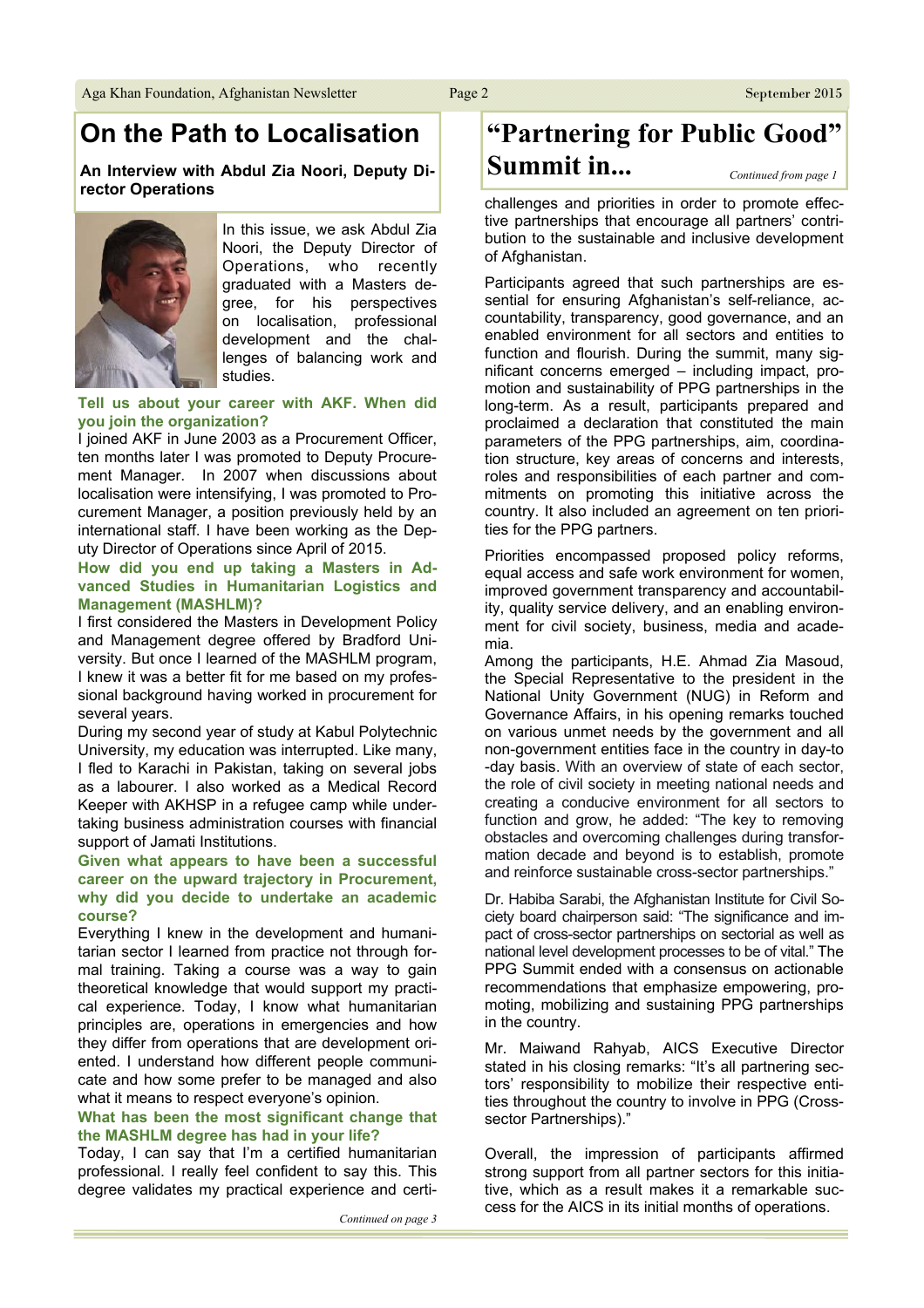# **Good Governance under One Roof**

*By: Qurban Ali Sami, Regional Governance Coordinator, Bamyan*

Accessing government services for poor communities in Yakawlang district of Bamvan is easier since the establishment of a "One Stop Service Centre". Before the establishment of the Center, also referred to as a Single Window Service Center, government services were delivered from various locations. Bureaucratic processes meant service delivery was slow and time consuming, and many travelled for up to three days from distant villages bearing the costs of travel.

The idea of delivering services from a central location was conceived after the governors of Baghlan and Bamyan visited Thailand on exposure visits in 2013 and 2015. In Thailand, they visited the site where a Single Window Service Center model was running. The governors were keen to adopt a similar practice in Afghanistan. The Bamyan Region District Governors appealed to AKF who provided technical and financial support for the establishment of a One Stop Service Centre in Yakawlang district in 2014. The Yakawlang center is located in the district governor's office. Twenty-two departments including the National Police Commander are based in the service center.

In 2015, the district governors of Saighan and Punjab in Bamyan were interested in establishing similar centers in their areas. Officials from Bamyan took part in an exposure visit in Thailand this year.

Resources are now used more efficiently as centralizing operations has reduced administrative costs and increased transparency. In addition, accountability to delivery of quality services has increased. The communities are satisfied with the timely delivery and the ease of access to services.

"This is one of the good governance models, especially for those poor people who come from remote villages and can get good services in an open and



*Customers in the One Stop Service Center, Yakawlang, Bamyan*



*Officials serving a customer in the One Stop Service Centre, Bamyan*

transparent environment [free of] corruption," Abdul Ahmad Mobarez, District Governor of Yakawlang.

Populations access services weekly on Thursdays. The local government officials, District Development Assembly and the Community Development Committees are responsible for informing communities in the villages of the weekly service.

# **2006 The Path to Localisation**

*Continued from page 2* 

#### fies my skills.

To be recognized as a professional or to compete for jobs in Afghanistan and globally, you need to have a degree and this Masters degree gives me confidence to compete.

#### You studied in Switzerland with professionals from other countries with diverse professional knowledge. How did that experience change **<u>vou?</u>**

To be honest, this was an incredible experience. It was the first time that I was working in this diverse environment. My peers came from different cultures, religions and professional backgrounds. I learned of the Syria crisis, Ebola in West Africa and conflict in South Sudan, especially the ways humanitarian organizations act in emergency situations there. These were incredible learning experiences that I could not have got anywhere.

#### Have you been able to apply what you learned in **vour work?**

I was always involved in operational things but I feel that I understand the language of management and strategies now. I'm very comfortable understanding high-level discussions and also management issues. I learned about managing different personalities. project management, process management, optimization, organizational behaviour, strategy and scenario planning. These courses gave me the tools and knowledge to elevate the way I think about the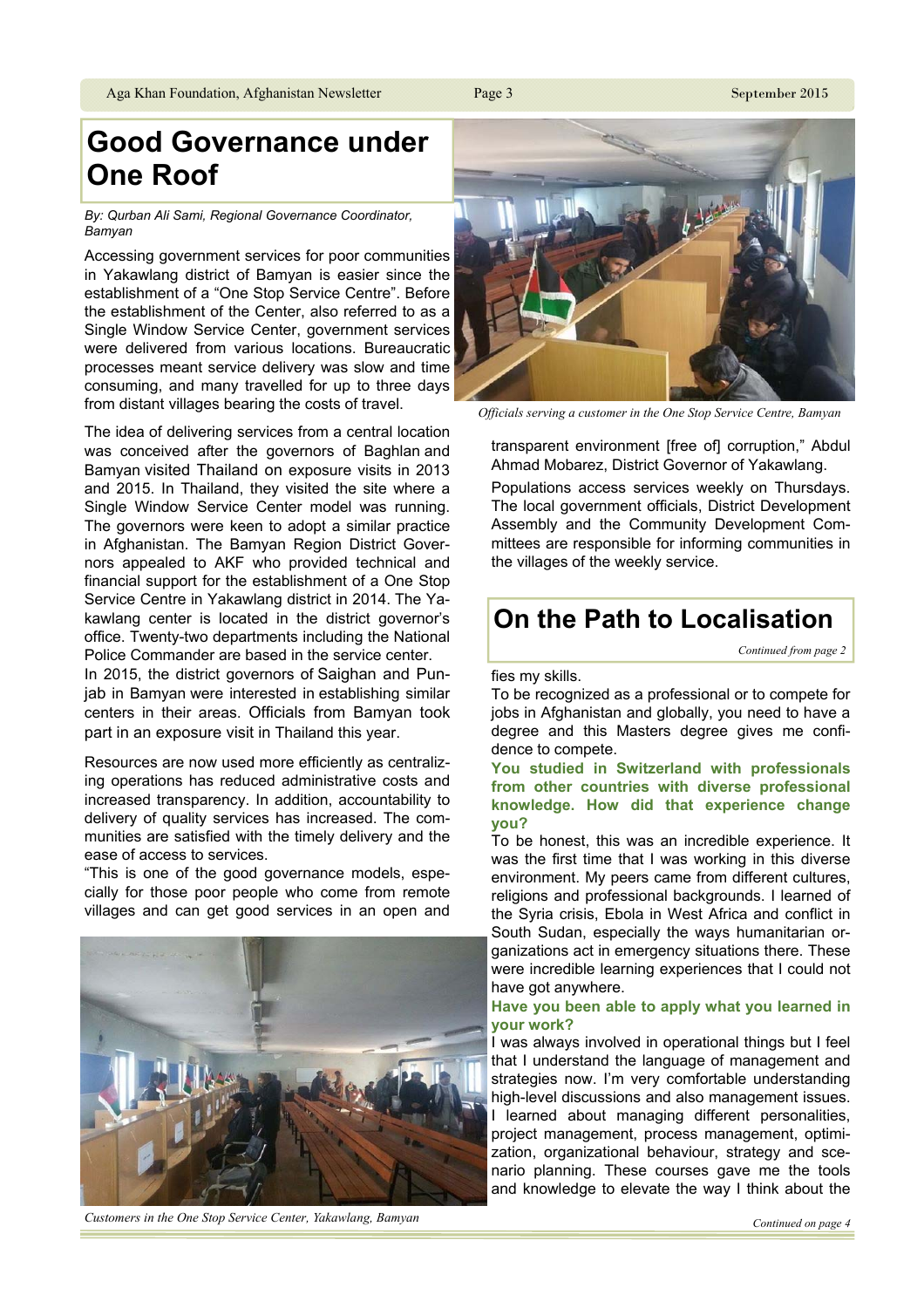# **Plastic Mulching Makes Dry** land Farming Possible

#### By: Sanjer Ziahi, Regional NRM Manager, Baghlan

Land in Afghanistan is largely arid receiving less than 400mm of rainfall annually. To increase agricultural yields given these conditions, farmers in Baghlan are adopting innovative technologies and improved farming practices to cultivate once arid lands. Working with communities through Community Development Councils (CDC), AKFs Natural Resource Management department (NRM) trains farmers on plastic film technology, an innovative agricultural technique that has been successfully tested to increase agriculture productivity in Arid terrain.

Plastic film technology, also referred to as plastic mulching, involves using plastic film to retain solar energy and moisture in the soil. Higher night-time temperatures and higher levels of moisture in the ground promote microorganismic activity which improves soil properties. Improved soils also require less fertilizer application, thereby reducing inputs.

Perforated plastic film can be spread over ridges of soil and seedlings planted through these openings; or in early stages of growth, young seedlings are covered with perforated plastic film and grow through the perforations in the plastic film. If in good condition, plastic film can be reused

Haji Mohammad Ishaq, a 60-year old smallholder farmer from Ahweli village in Dana-e-ghori district, Baghlan, is an early adopter of plastic film farming. He was trained by the Baghlan NRM, on plastic mulching techniques and also received crop selection advice. He has cultivated and harvested cultivated melons, watermelons and cucumbers on his previously uncultivated land. Initially ridiculed by other farmers, his success has paved the way for other farmers in the community to adopt similar farming and cultivating methods.

In June, 2015, the NRM department organized a farmer field day, a platform that enables farmers to share experiences and learn from each other. Below, Haji Mohammad Ishaq, a beneficiary of AKFs livelihood programs in Baghlan, shares his story with other farmers:

"Before AKFs support and intervention, my land  $(1,172m<sup>2</sup>)$  was barren; insufficient rainfall meant I could not cultivate food crops. The AKF Rangeland Forestry team gave me training on the plastic film mulching technique. I was able to grow watermelon on  $700m<sup>2</sup>$  of land, melon on  $300m^2$ , and cucumber on  $172m^2$ .

I had doubts in the beginning - it was the first time I had used this technology and other farmers teased and laughed at me. As the crops flourished, their perceptions changed and their interest was piqued. In two months, I was harvesting from my fields.

From the sale of my harvest, I received revenues of Afs 47,591. Inputs and labor costs were Afs 5,860, resulting in a net income of Afs 41,731. I paid back the local village shopkeeper, who provided the initial capital that enabled me to practice plastic film farming. The rest is spent on my family and the education of my children. I am encouraged. This farming technique has changed the way I think of dry land farming: it is possible to get good yields from dry land! Plastic mulching is indeed innovative technology, it

Haji Mohammad Ishaq demonstrates the results of plastic mulching

is cheap, easy to practice, promotes soil moisture retention, keeps land soft and controls growth and spread of weeds."

Concluding his story, Haji Mohammad Ishaq thanked AKF for equipping farmers in the community with the appropriate knowledge and tools on plastic farming. He encouraged farmers to follow and practice plastic mulching which is cost effective, requires less inputs as compared to some more traditional agriculture practices, and brings more barren land under cultivation.

# On the Path to Localisation

#### way organizations accomplish their objectives.

The things that concern me today are optimizing operations in order to improve service delivery at minimal costs. Operations is about people relations, and the operations department is concerned with how we can improve the quality of the services we deliver to our customers, and how we can support operations at the field level.

#### If you could advice anyone interested in professional development courses or training, what would you say?

My advice to anyone is, don't go for short-term training. With longer training programs, you build foundational knowledge, which is important. It is better to accumulate the funds being used on short-term training and invest in a long term program like a Masters degree, a requirement for many jobs today. It requires lots of sacrifices and commitment and bal-

ancing studying, working and personal responsibilities can be challenging. One really has to make tough choices.





to farmers

Continued from page 3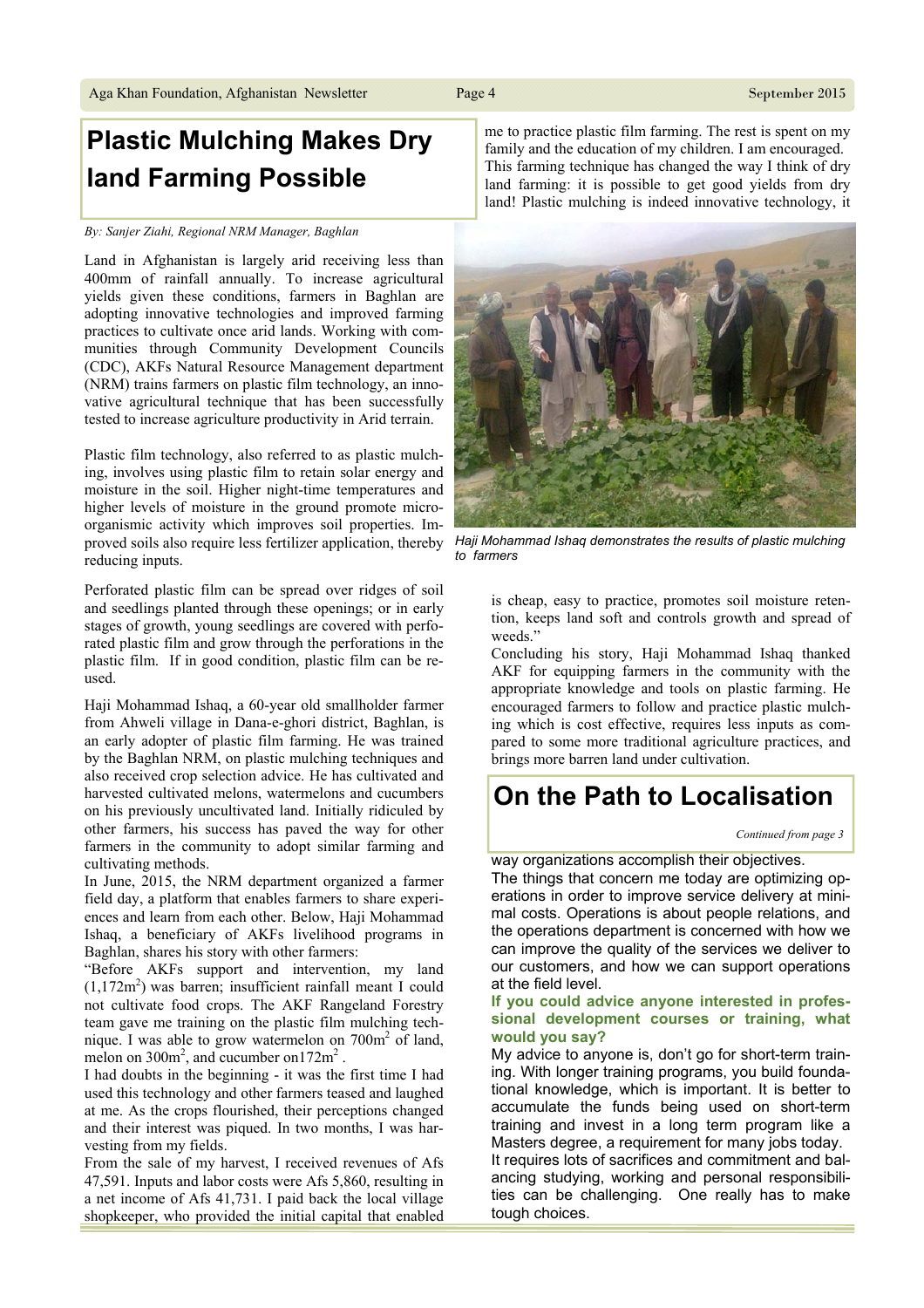### **Message from the New CEO**

#### Continued from page 1

tions, and reinforces our understanding of how to program based on our successes in these areas. At the same time, there is a risk that, because we have long experience and can show obvious successes in program areas, we become complacent, repeat what we know how to do, and we stop innovating and expanding program interventions. This is not acceptable in the Afghan environment. We need to program more ambitiously.

I am interested in exploring with you how we can create an AKF organizational culture where impact, innovation, effectiveness and efficiency are pursued every day through active learning and analysis. This process needs to run through the whole organization, from the field to the field offices to NPO in Kabul. Field workers know better than anyone what the limitations and opportunities are in their work zones. The analysis and learning also need to be channeled through our information systems, where data needs to form the basis of appropriately detailed analysis, so that we can effectively cull and share lessons learnt. This will inform our current programming and the proposals that we need to develop for future donors.

Strategic Vision: We have many prospects for new funding, and are about to sign important new agreements, which will require hard work from many in the next few years. At the same time, we need to think strategically about what we want to achieve with AKF in our core regions, across all sectors, so that we can build a coherent and strong development program with a MIAD approach. Over the next year, we will design and follow a process that will give us all strategic elements we need to give us clear direction for the years to come in Afghanistan, and in every region we decide to work in. This will require careful thought processes and coordination within the AKF and AKDN family.

Donor Compliance: We have many projects financed by a diversity of donors. This requires attention to detail in project management, not only in terms of the objectives we need to achieve, but also in carefully following donor rules and regulations so that we do not run into problems that cause substantial losses. I invite everyone to think always about how we can produce better results and impact, how we can avoid unnecessary work, how we can be more effective and efficient. This is very important in the Afghan context, where donors are saying that aid budgets are unlikely to grow, and competition for development resources will become fiercer.

Our People in this scenario: we all know that our greatest assets are our human resources. We need to make sure that we attract the best people we can. and that we retain them, by creating an environment where compensation is met by a positive work atmosphere, a stimulating environment, and an enthusiasm for doing excellent work. We will need to look at our performance management systems and human resource policies, so that we can create an environment where people will continue to learn, explore, and find ways to achieve more impact for our program participants. This depends on people themselves, and on their supervisors who need to have the required skills to coach, mentor and grow their teams on the job.

Synergies: We are not alone. Another reason why I wanted to join Aga Khan Foundation is that AKF is part of AKDN. With our sister agencies, we can build synergies, so that together, we can become more than the sum of the different parts. We need to explore new ways of collaborating and designing new programs, so that we can build on the whole network, not only on Aga Khan Foundation.

I am sure we can do all of this. We have a solid foundation; we are building on our program success and experience. Together, we can achieve more for the Afghan people.

Sincerely yours,

Jan Schollaert **Chief Executive Officer** Aga Khan Foundation, Afghanistan

#### **Administration Department** & the AKF

Ramin Attahi, National Manager, Administration-Kabul

Administration department are the backbone of an organization, supporting primary and secondary activities, which enable the organization accomplish its mission. The AKF Afghanistan Administration department (Admin) is no different: it supports program implementation and facilitates logistics such as travel arrangements, visa processing and personal or business communications. The department consists of a team of 68 working in various units from transportation, travel, warehousing, auto workshop, guesthouses and radio operations to facilities management among others. This team is committed to providing the best services to ensure that program implementation runs smoothly.

There have been significant achievements as a result of the department's hard work, aspiration and commitment to meeting the organization strategic objectives. One of the recent achievements was the establishment of "Charchata House" on May 2015. Charchata House hosts official meetings and workshops. AKF(A) is also committed to ensuring staff welfare, and the facility is also used for leisure activities that boost physical and mental wellbeing. Staff can be frequently seen playing football, volleyball and badminton while table tennis and chess are being played in office compound.

Other notable achievements include; maximizing the capacity of the office grounds, improving safety to ensure security of staff, reducing guesthouse operational costs, creating savings by moving some operations to the warehouse, establishing a travelers tracking system, establishing a competitive and transparent airline ticket purchase program and entering into